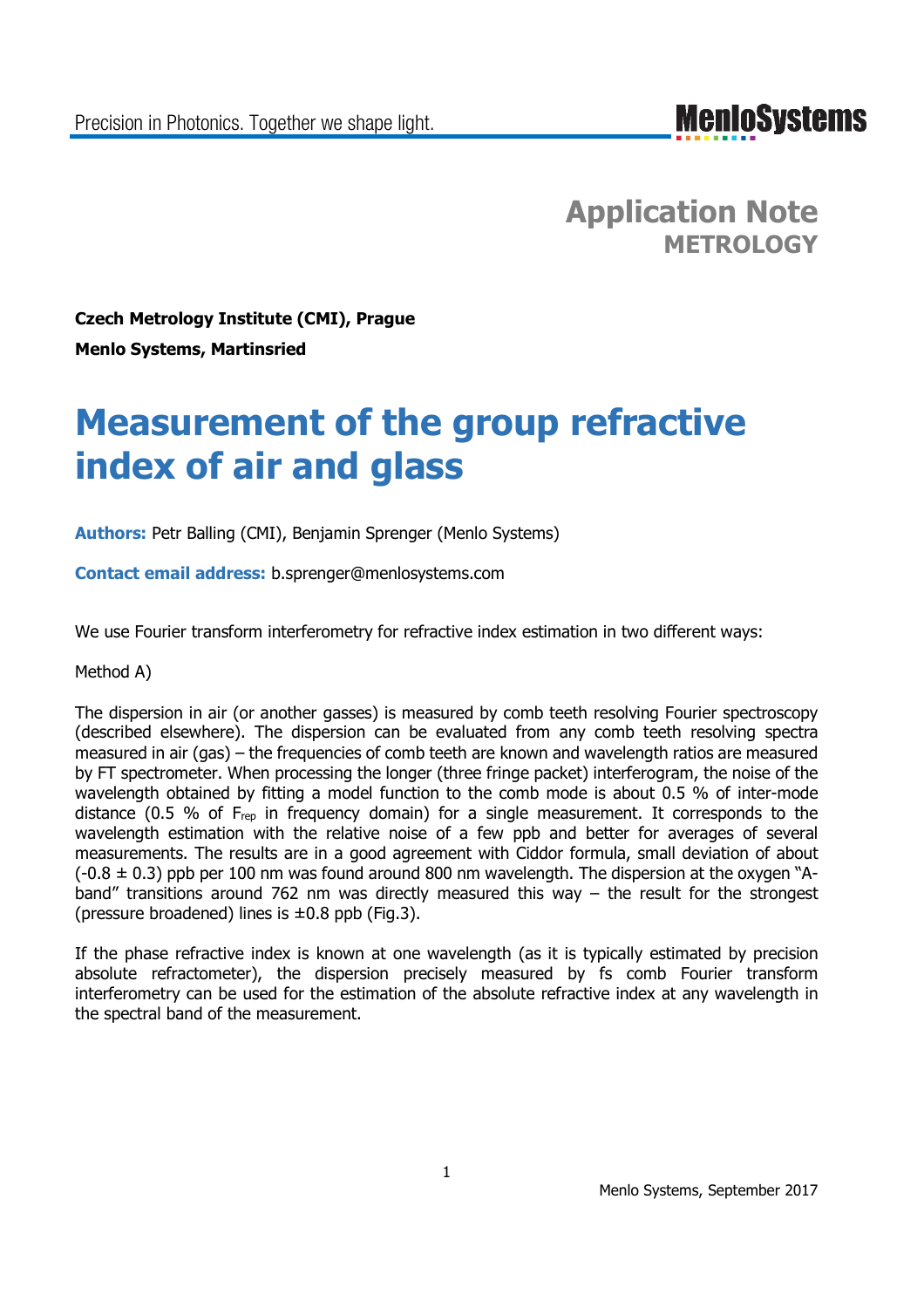## **MenioSystems**



**Figure 1:** An example of measured dispersion of air



**Figure 2:** An example of the measured dispersion of air plotted as the deviation from value predicted by the Ciddor formula.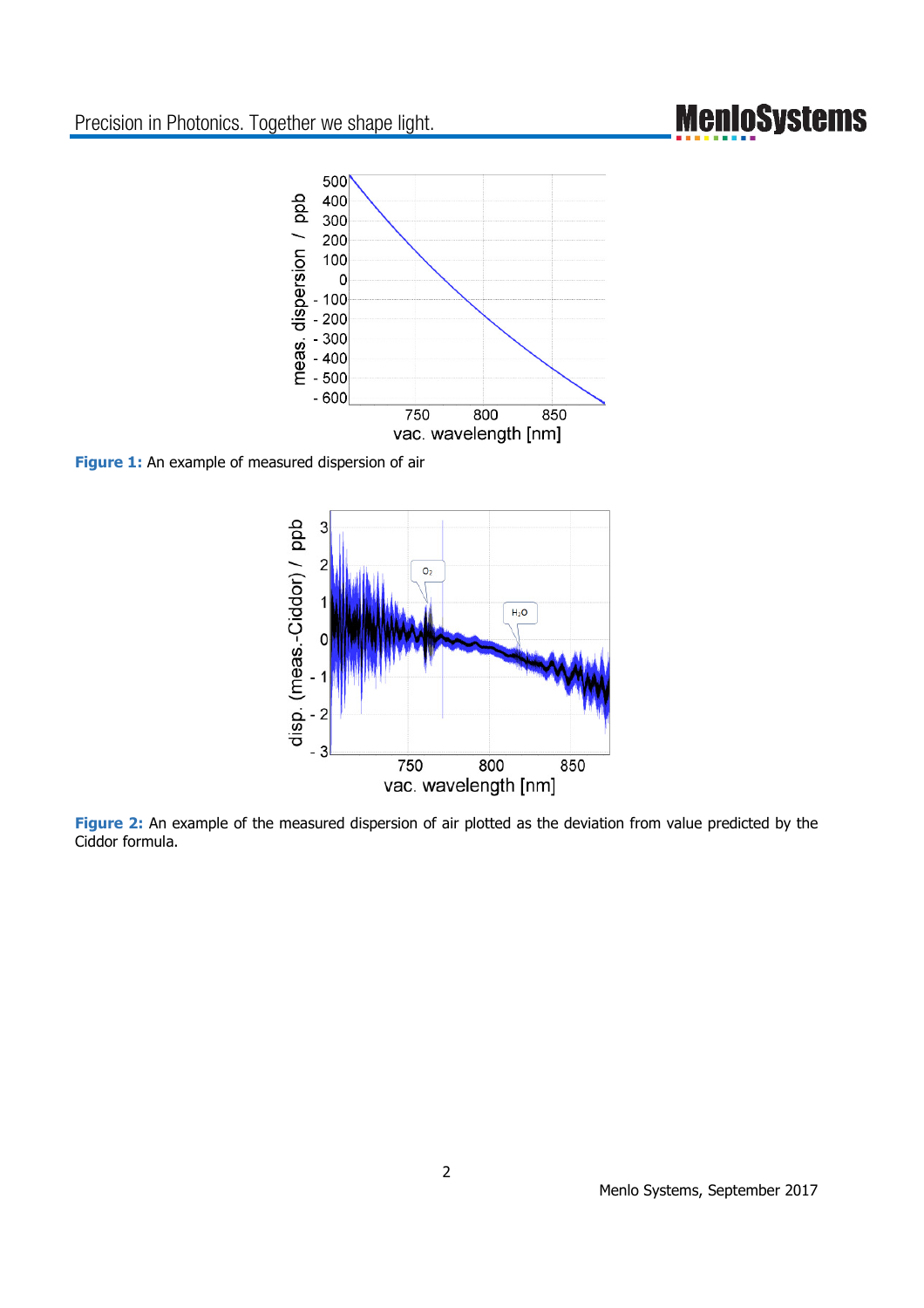### **MenIoSystems**



**Figure 3:** Detail of Figure 2 – measured dispersion at oxygen A-band lines

#### Method B)

The thickness of plane-parallel glass samples can be measured in the same way as for gauge blocks (see related application). For transparent samples there are additional fringe packets of approximately the same intensity corresponding to pulses travelling through the glass, reflected on the rear surface and travelling back. The distance between these packets and those from the front surface can be used to evaluate the optical thickness (product of thickness and group refractive index), and so the group refractive index can be evaluated for any wavelength used from this simple setup. The uncertainty for  $\sim$ 5 mm fused silica samples is 10 nm for thickness and 5 x 10<sup>-6</sup> for the refractive index.



Figure 4: Measured spectral group refractive index for fused silica (the values for three different samples measured are the same within  $\pm 5 \times 10^{-6}$ )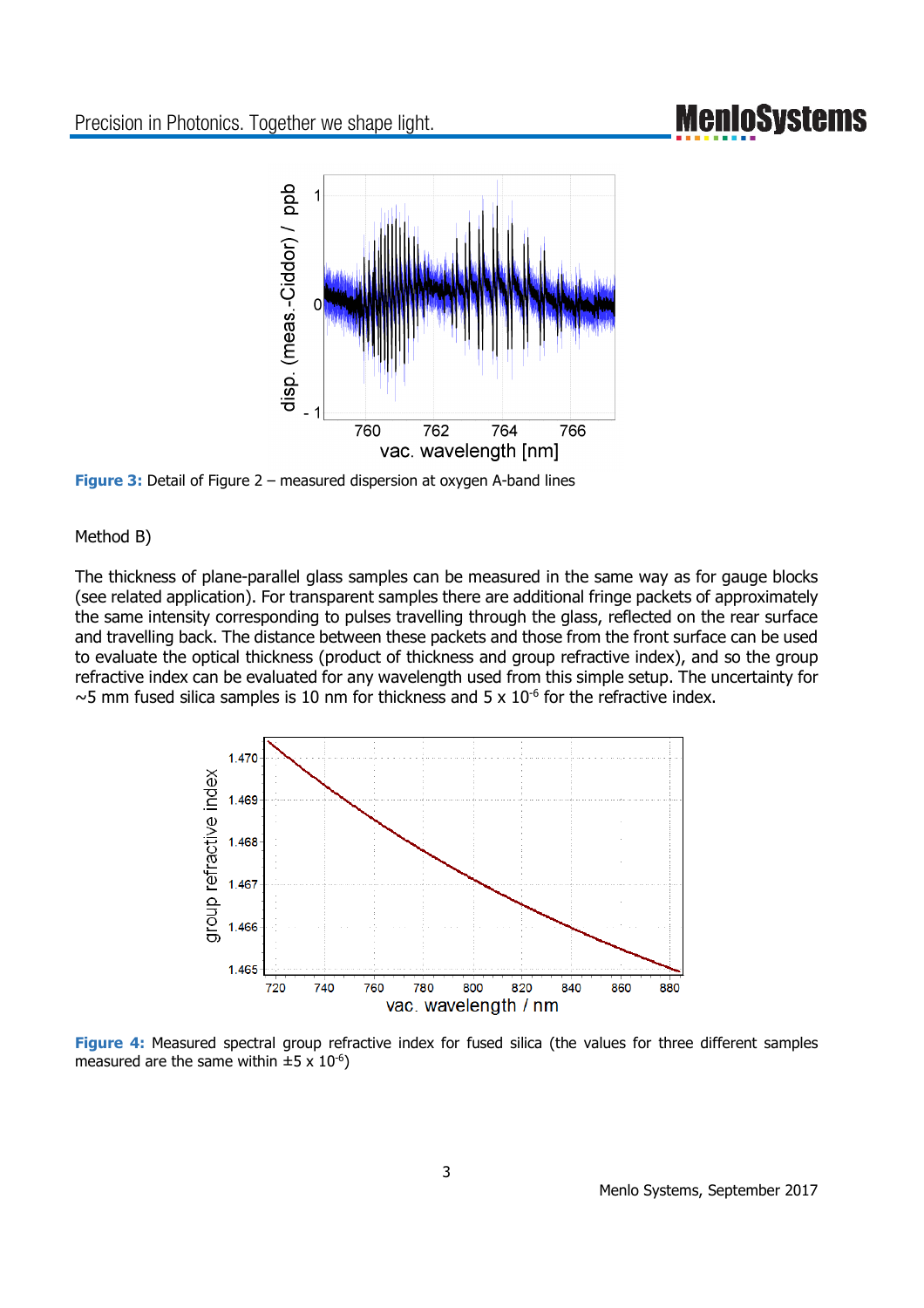## **MenIoSystems**



**Figure 5:** Measured spectral group refractive index for fused silica – detail at central wavelength. One sample was measured twice at 19.9 °C (light) and twice at 21.1 °C (dark) for demonstration of repeatability and sensitivity.

It should be noted that the fs comb radiation is not needed for the gauge block or glass sample measurements – any white light could be used instead. But the possibility to couple sufficient power and broad spectra into a single mode fiber together with the reference cw laser is advantageous for the easy alignment and the easy collimation it provides.

### **Publications:**

P. Balling, P. Masika, P. Kren, and M. Dolezal: Length and refractive index measurement by Fourier transform interferometry and frequency comb spectroscopy; Meas. Sci. Technol. 23, 094001 (2012)

P. E. Ciddor: Refractive index of air: new equations for the visible and near infrared Appl. Opt. 35 1566–73 (1996)

P. Balling, P. Kren, P. Masika, and S.A. van den Berg: Femtosecond frequency comb based distance measurement in air; Opt. Express 17, 9300-9313 (2009)

P. Balling, P. Masika, P. Kren, and M. Dolezal: Length and refractive index measurement by Fourier transform interferometry and frequency comb spectroscopy; Meas. Sci. Technol. 23, 094001 (2012)

### **Weblinks:**

Institute website: www.cmi.cz

NIST Refractive index of air calculator: http://emtoolbox.nist.gov/Wavelength/Documentation.asp